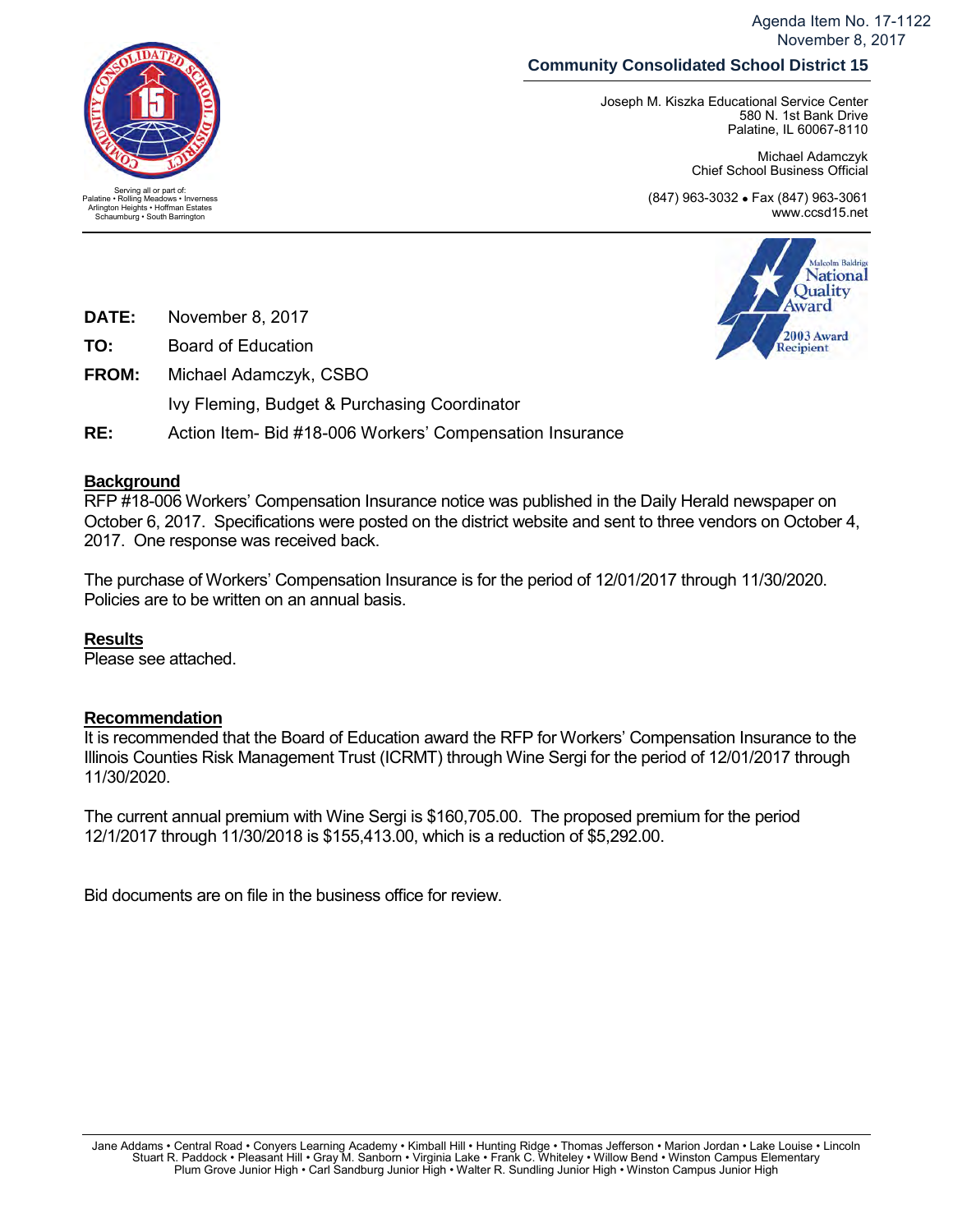#### EXHIBIT "C" BID #18-006 WORKERS' COMPENSATION INSURANCE OCTOBER 4, 2017 COMMUNITY CONSOLIDATED SCHOOL DISTRICT 15

|                      | AGENCY:<br>Herisure                                                 | LLC dba Wine Sergi Insurance                                                                                                           |  |  |  |  |  |  |
|----------------------|---------------------------------------------------------------------|----------------------------------------------------------------------------------------------------------------------------------------|--|--|--|--|--|--|
|                      | CARRIER:                                                            |                                                                                                                                        |  |  |  |  |  |  |
| 1.                   | Self Insured Retention                                              | \$300.000                                                                                                                              |  |  |  |  |  |  |
| 2.                   | Coverage A, Workers' Compensation Limit<br>Statutory                |                                                                                                                                        |  |  |  |  |  |  |
| 3.                   | 12,500,000<br>Coverage B, Employers' Liability Limit Exert Accident |                                                                                                                                        |  |  |  |  |  |  |
|                      |                                                                     | Each Employee for Disease - \$2,500,000                                                                                                |  |  |  |  |  |  |
| 4.                   | Aggregate Stop Loss                                                 | $*1,500,000$<br><u> 1989 - Jan James James Jan James James Jan James James Jan James James Jan James James James James James James</u> |  |  |  |  |  |  |
|                      |                                                                     |                                                                                                                                        |  |  |  |  |  |  |
| 5.                   | Aggregate Limit                                                     | 000,000                                                                                                                                |  |  |  |  |  |  |
| 6.                   | <b>Excess Premium</b>                                               | $\frac{4}{155}$ 413                                                                                                                    |  |  |  |  |  |  |
| 7.                   | Service Fee                                                         | Included                                                                                                                               |  |  |  |  |  |  |
| 8.                   | <b>Claims Administration</b>                                        | Included                                                                                                                               |  |  |  |  |  |  |
| 9.                   | <b>Loss Control Services</b>                                        | Included                                                                                                                               |  |  |  |  |  |  |
| <b>TOTAL PREMIUM</b> |                                                                     | 5155,413                                                                                                                               |  |  |  |  |  |  |
| Period of Coverage   |                                                                     | 11/30/2018<br>2/1/2017<br>$+$ 0                                                                                                        |  |  |  |  |  |  |

Please Indicate if the Following Additional Services are Included:

| <b>Utilization Review Services</b>                | Inclu    |  |  |  |
|---------------------------------------------------|----------|--|--|--|
| Subrogation Management                            | Included |  |  |  |
| Claims Management of Old Cases                    | Included |  |  |  |
| <b>Loss Prevention Services</b>                   | Included |  |  |  |
| Return to Work Program                            | Included |  |  |  |
| <b>Essential Functions Testing</b><br>Development | Included |  |  |  |